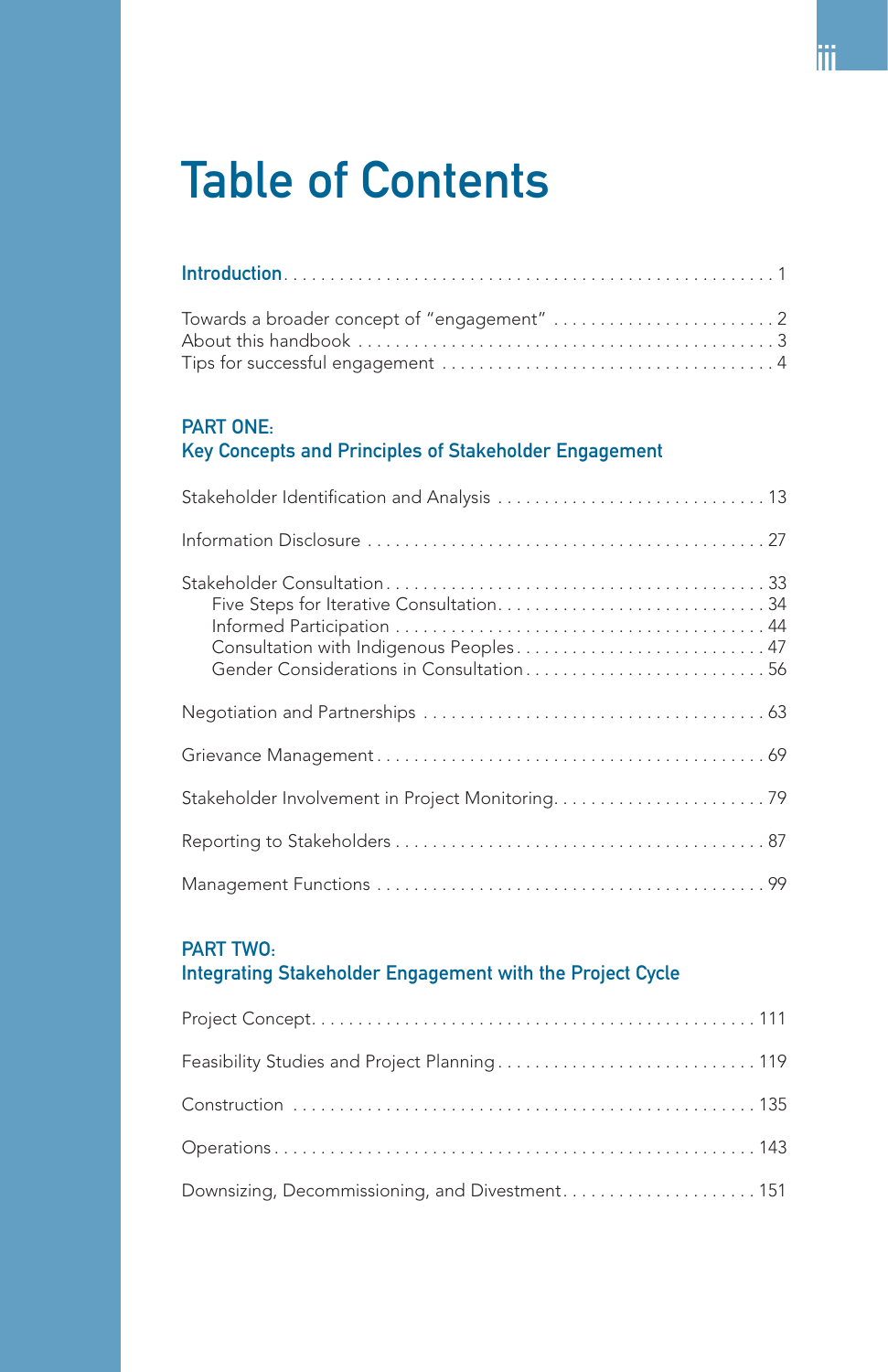# APPENDICES

| Appendix 1: A Road Map to IFC's Performance Standards<br>and Policy on Disclosure of Information 160                |
|---------------------------------------------------------------------------------------------------------------------|
| Appendix 2: Stakeholder Engagement Strategies for                                                                   |
| Appendix 3: Stakeholder Engagement Plan                                                                             |
| Appendix 4: Sample of Stakeholder Log  169                                                                          |
| Appendix 5: Pro Forma for Advertising the Disclosure of the Draft<br>Environmental and Social Assessment Report 170 |
|                                                                                                                     |

#### FIGURES

| Figure 2: Key Components of Stakeholder Engagement 12 |  |
|-------------------------------------------------------|--|

#### BOXES

| $Box 1$ : | How to Identify Stakeholders Through Impact Zoning  15            |  |
|-----------|-------------------------------------------------------------------|--|
| $Box 2$ : | Core Values for the Practice of Public Participation 35           |  |
| Box 3:    | What Makes Communities "Trust" a Company?  39                     |  |
| Box 4:    | Tips for Engaging when Authorities do not Allow                   |  |
|           | Communities to Organize Themselves  42                            |  |
| Box 5:    | Useful References on Participatory Methods and Techniques  46     |  |
| Box 6:    | Consultation Requirements Under ILO Convention 169                |  |
|           |                                                                   |  |
| Box 7:    | Useful References on Gender and Engagement  62                    |  |
| Box 8:    | Using Software Programs to Track Stakeholder                      |  |
|           |                                                                   |  |
| Box 9:    | International Standards for Reporting Stakeholder Engagement . 91 |  |
|           |                                                                   |  |
|           | Box 11: Examples of Regulatory and Lender Requirements            |  |
|           | for Stakeholder Engagement  125                                   |  |
|           | Box 12: IFC's Approach to Determining Whether a Project           |  |
|           | has "Broad Community Support"  130                                |  |
|           | Box 13: Pre-qualification Appraisal Criteria for the              |  |
|           | Main Construction Contractors 140                                 |  |
|           | Box 14: Topics to Include in Stakeholder Perception Surveys 150   |  |
|           | Box 15: Stakeholder Groups Relevant to Effective Planning and     |  |
|           | Management of Downsizing, Decommissioning, and Divestment. . 155  |  |
|           | Box 16: Kelian Equatorial Mining - Agreements Reached with Local  |  |
|           | Stakeholders on the Management of Mine Closure in Indonesia156    |  |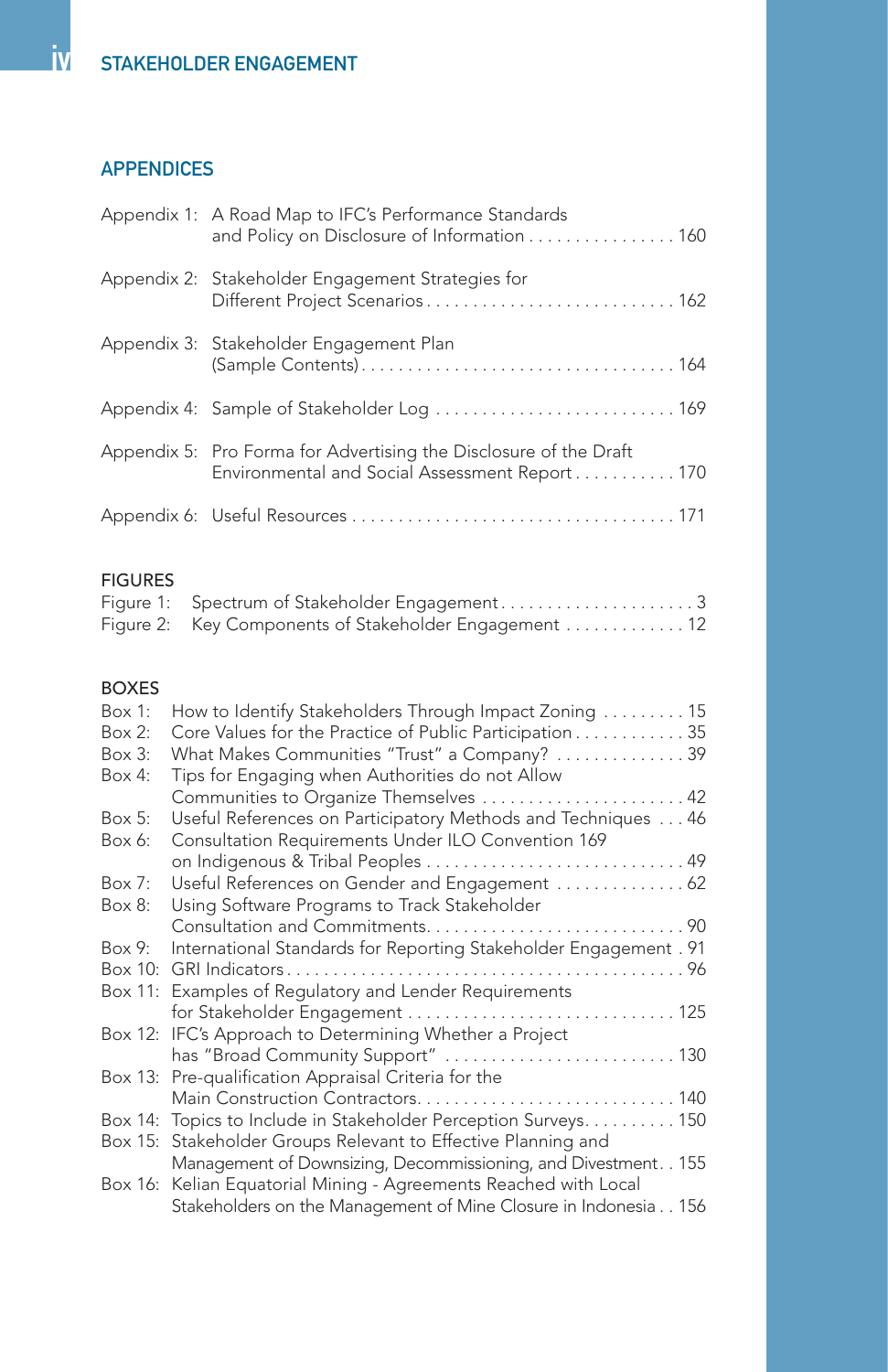| TABLES<br>Table 1: Good Practices for Meeting Requirements for<br>ESIA Disclosure and Consultation 128<br>Table 2: Common Concerns of Stakeholders During Construction 141 |
|----------------------------------------------------------------------------------------------------------------------------------------------------------------------------|
| <b>EXAMPLES</b>                                                                                                                                                            |
| Manila Water Company:<br>Reaping the Benefits of Stakeholder Engagement9                                                                                                   |
| Glamis Gold:<br>Stakeholder Analysis in the Marlin Gold Mine Project  17                                                                                                   |
| Western China:<br>Confirming the Legitimacy of Stakeholder Representatives  21                                                                                             |
| Guatemala:<br>Stakeholder Engagement at a National Level -                                                                                                                 |
| Sasol, Mozambique:<br>Disclosure of a Background Information Document32                                                                                                    |
| Adastra Minerals:<br>Adapting Disclosure and Consultation to the Local Context. 37                                                                                         |
| Siberian-Urals Aluminum Company:<br>Capacity-Building to Enable Stakeholder Participation  43                                                                              |
| Sakhalin Energy Investment Company:<br>A Participatory Process for the Sakhalin<br>Indigenous Minorities Development Plan  53                                              |
| Indo Egyptian Fertilizer Company:                                                                                                                                          |
| India:<br>Negotiating a BEST Environmental Standard for<br>Lead Battery Manufacturing and Collection  67                                                                   |
| Holcim, Vietnam:<br>Stakeholder Partnerships for Habitat Conservation  68                                                                                                  |
| Lonmin, South Africa:                                                                                                                                                      |
| Minera Yanacocha:<br>Dialogue Roundtables as a Mechanism for Conflict Resolution  74                                                                                       |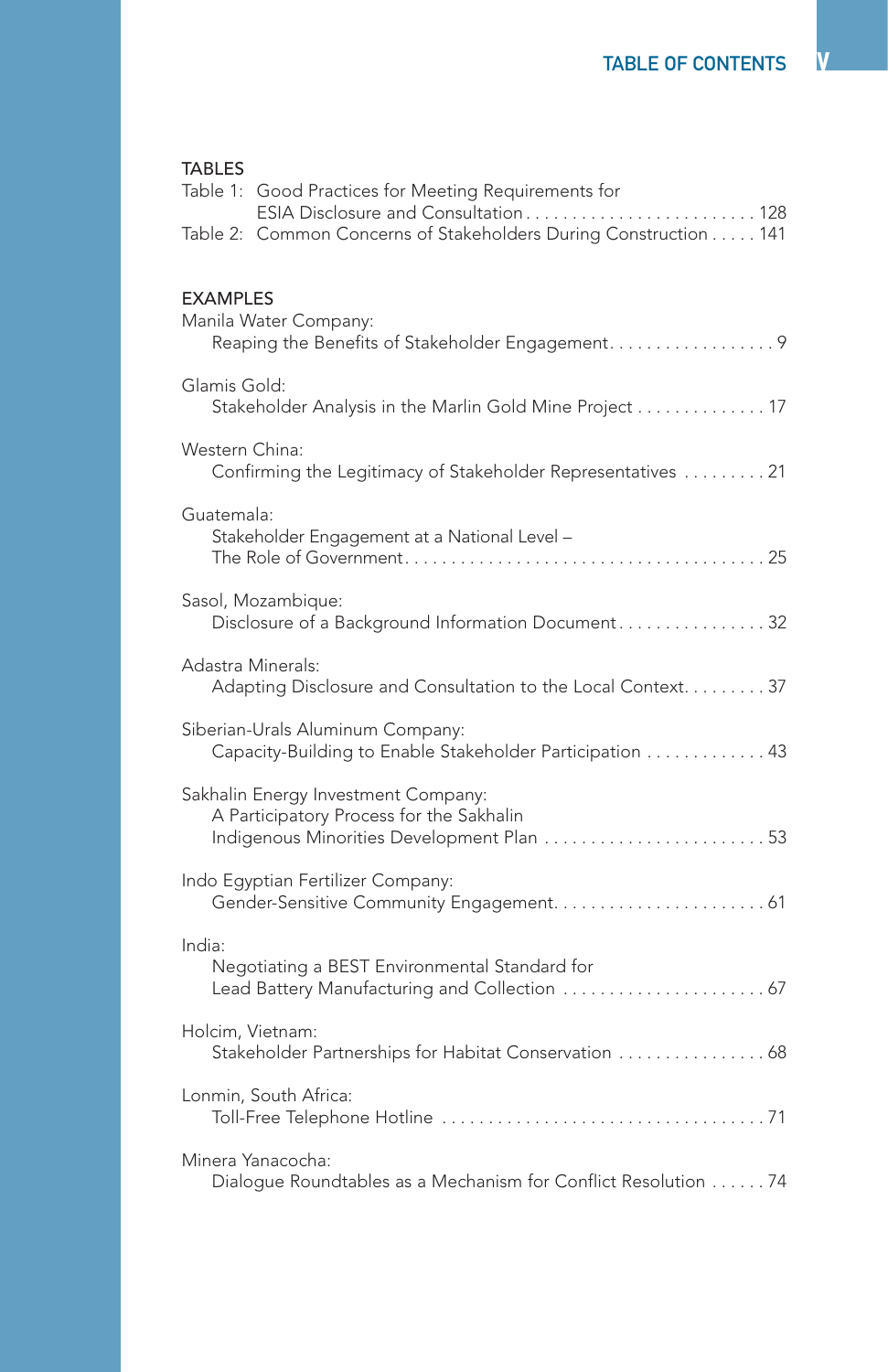| ExxonMobil:<br>Multi-Party Commission to Address Grievances                                                     |
|-----------------------------------------------------------------------------------------------------------------|
| ExxonMobil:<br>External Monitoring of the Chad Cameroon Pipeline  82                                            |
| Baku-Tblisi-Ceyhan Pipeline:                                                                                    |
| Lonmin, South Africa:<br>Reporting Back to Affected Stakeholders on Key Monitoring Data 89                      |
| Manila Water Company:                                                                                           |
| Sasol, Mozambique:<br>Establishment of a Stakeholder Database for the EIA Process 104                           |
| Baku-Tblisi-Ceyhan Pipeline:<br>Keeping Track of Commitments Made in the ESIA. 105                              |
| Cosan SAIC:<br>Establishing a Community Consultation Plan as<br>Part of an Environmental Management System  108 |
| Lonmin, South Africa:<br>Strengthening Company Management of Stakeholder Relations 109                          |
| Mineral Exploration in Peru:<br>Challenges and Benefits of Early Stage                                          |
| Lafarge Cement:<br>Involving Affected Communities in Site Selection  116                                        |
| Targeted Engagement at Different Stages of the Exploration Phase  117                                           |
| Baku-Tblisi-Ceyhan Pipeline:                                                                                    |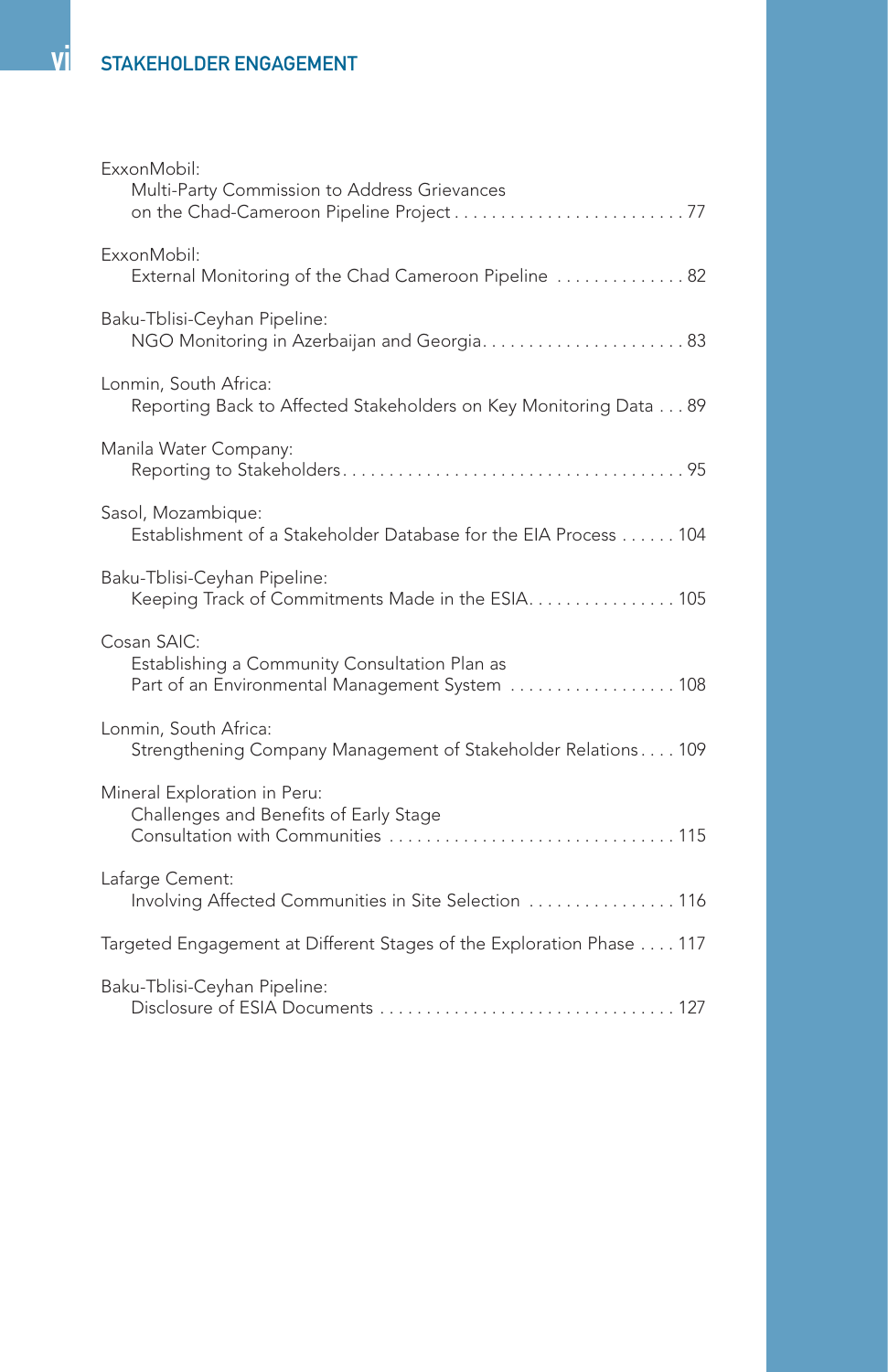| Philippines:<br>Consultation on a Draft ESIA Report  129                                                          |
|-------------------------------------------------------------------------------------------------------------------|
| Minca:<br>Short-term Strategic Community Development                                                              |
| Sasol, Mozambique:<br>Good Practices in Stakeholder Engagement                                                    |
| Baku-Tblisi-Ceyhan Pipeline:                                                                                      |
| Malampaya Deep Water Gas to Power Project, Philippines:<br>Maintaining Community Engagement During Implementation |
| Rössing, Namibia:<br>Communication and Consultation in the Context of Mine Closure 157                            |